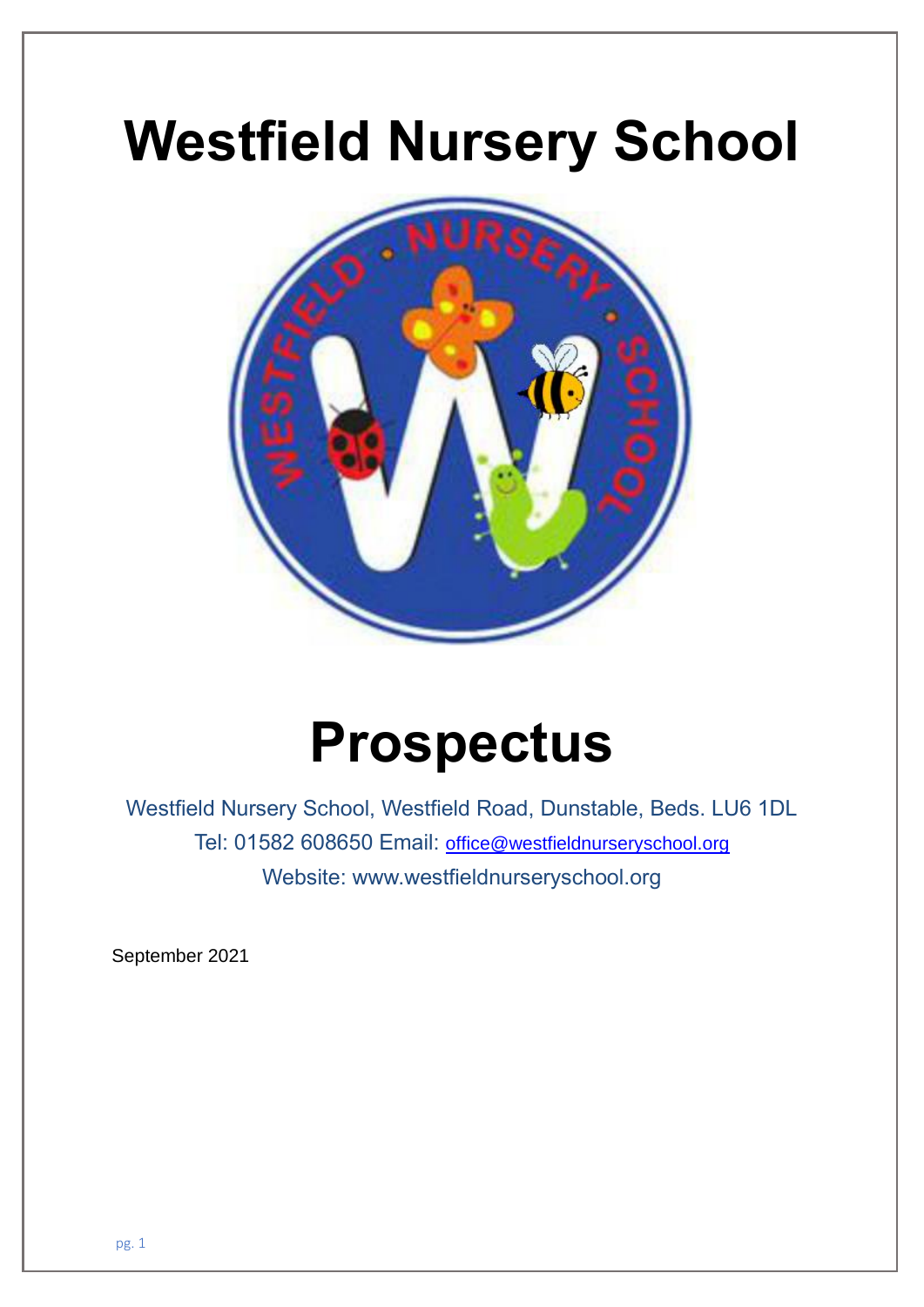| <b>Contents</b>                     |                   |  |
|-------------------------------------|-------------------|--|
| <b>About Westfield Nursery</b>      | Page 3            |  |
| Vision & Aims                       | Page 4            |  |
| <b>Classes</b>                      | Page 5            |  |
| <b>Staff &amp; Governors</b>        | Page 6            |  |
|                                     | Other Information |  |
|                                     |                   |  |
| <b>Act of Kindness</b>              | Page 7            |  |
| <b>Admission Arrangements</b>       | Page 7            |  |
| Attendance/ Absence                 | Page 7            |  |
| Behaviour                           | Page 7            |  |
| Clothing                            | Page 8            |  |
| <b>Collecting Children</b>          | Page 8            |  |
| Communication                       | Page 8            |  |
| Complaints                          | Page 8            |  |
| Coronavirus                         | Page 8            |  |
| <b>Early Years Foundation Stage</b> | Page 8-9          |  |
| Early Years Pupil Premium           | Page 9            |  |
| English as an Additional Language   | Page 9            |  |
| <b>Friends of Westfield</b>         | Page 9            |  |
| Governing Body                      | Page 9            |  |
| <b>Health and Safety</b>            | Page 9-10         |  |
| <b>High Scope</b>                   | Page 10-11        |  |
| III/ Injured Children               | Page 11           |  |
| Money                               | Page 11           |  |
| Photographs                         | Page 11           |  |
| <b>Policies</b>                     | Page 11           |  |
| Punctuality                         | Page 11           |  |
| Safeguarding and Child Protection   | Page 11           |  |
| Settling In                         | Page 11-12        |  |
| <b>Snacks</b>                       | Page 12           |  |
| Social Media                        | Page 12           |  |
| <b>Special Educational Needs</b>    | Page 12           |  |
| <b>Supporting Learning</b>          | Page 12-13        |  |
| Typical Day (example)               | Page 13-14        |  |
| <b>Final Comment &amp; Contact</b>  | Page 14           |  |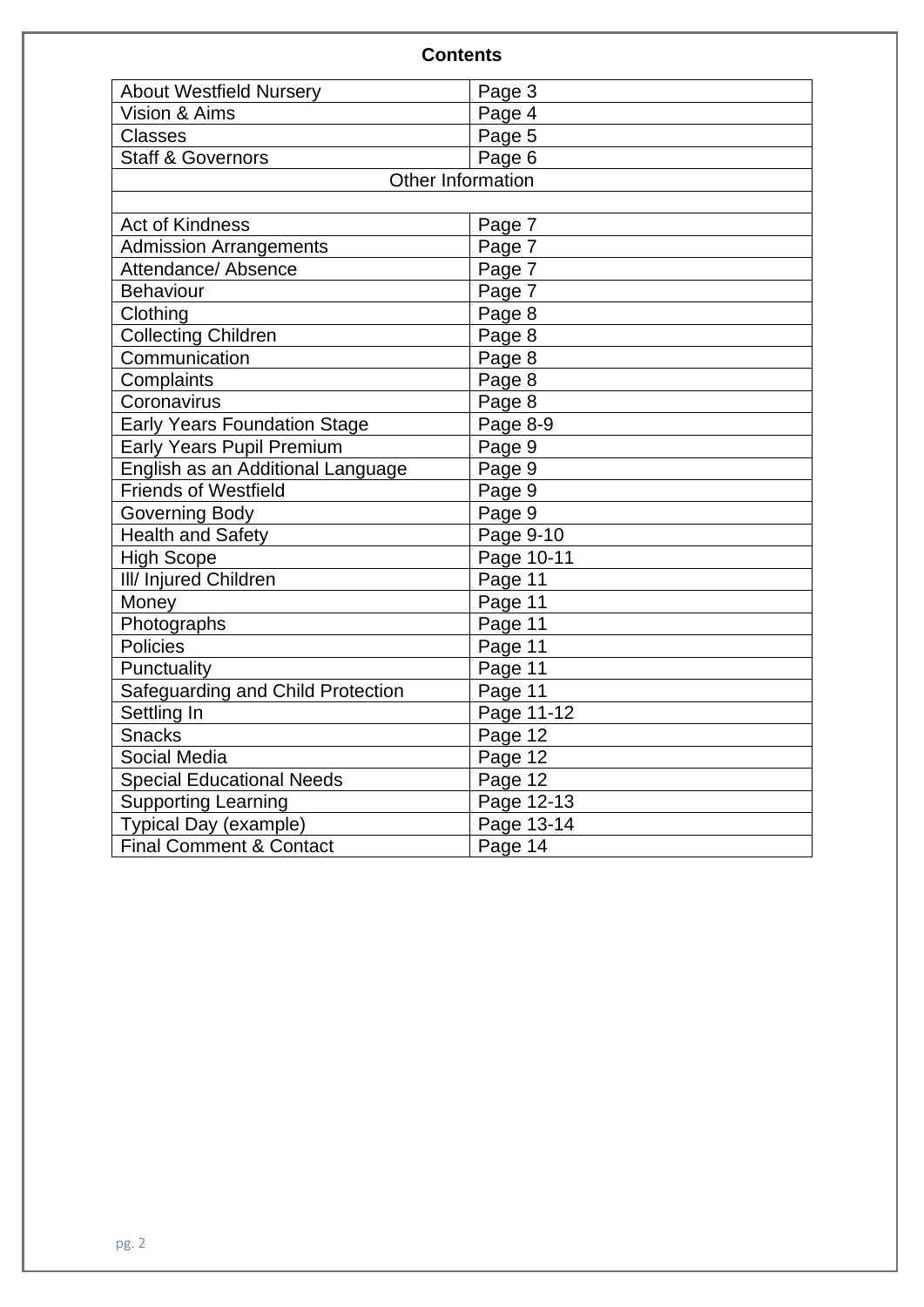#### **About Westfield Nursery School**

Westfield Nursery School is a maintained 156 place Local Authority Nursery School for 3 & 4-year-old children and an additional places specifically for 2-year-old children.

The school was last inspected during the Covid-19 pandemic in June 2021. Inspectors stated

> 'Staff are passionate about helping children to do their best' 'All staff have extremely positive relationships with children' 'Children know they are valued and are safe'

The school was graded good for children's behaviour and attitudes and the personal development of the children. The curriculum and leadership and management require improvement. If you would like to read the full report, you can log in at [www.ofsted.gov.uk.](http://www.ofsted.gov.uk/)

Our Nursery offers a great start to children's education, with excellent progress made by pupils, equipping them for their next stage of schooling and beyond. We are a supportive and inclusive setting and nurture children's skills, talents and interests.

The hardworking, enthusiastic, and dedicated staff are caring and sensitive to developing and growing children, and in meeting their needs. We look forward every day to being with the children, working and engaging with them in varied and exciting experiences provided.

We recognise that education is a partnership and value the contributions parents, carers, grandparents and members of our local community make to support the children with different aspects of their educational experience.

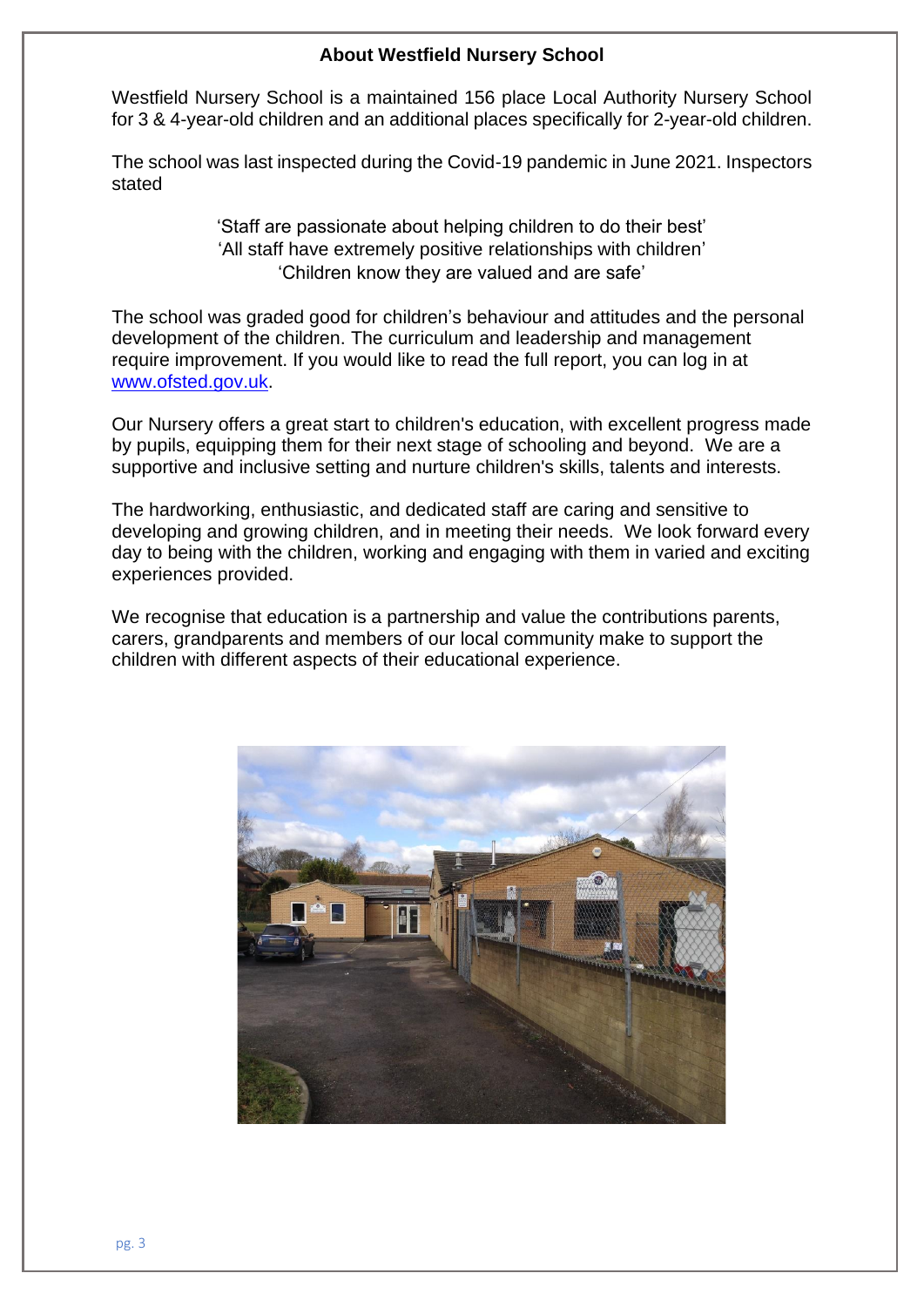#### **Vision**

#### *'Inspired beginnings; outstanding future'*

#### **Aim**

**We aim to develop happy, considerate, independent and self-confident children and to inspire them to discover that learning through play is meaningful and fun.**

We work to achieve this by:

Encouraging-

- children to explore a well-planned, imaginative, stimulating and challenging environment both indoors and outside.
- children to solve problems and become independent thinkers and learners; building resilience whilst working through the stages of the Early Years Foundation Stage.
- children to develop a positive self-image and attitude to learning.
- children to achieve their best socially, creatively, intellectually and physically.
- school ready behaviours.
- close parental partnership and links with the community.

Providing-

- high quality education and care based on our professional knowledge of how young children learn through play.
- a welcoming, happy and safe place where there is time for laughter and joy in learning together.
- a safe, secure and encouraging environment where it is accepted that powerful learning often involves taking risks, making a mess and making mistakes.
- opportunities for children to learn through self-chosen, independent and supported play; progressing well.
- a high quality, passionate and positive staff team.
- on-going development of the staff's professional knowledge, understanding and practice.

Nurturing-

- close partnership with parents/carers, who we value as children's first and most enduring educators.
- each child, their differences and needs; respecting their family and background, giving rise to mutual respect and understanding underpinned by British values.
- the seeds of hopes and dreams.

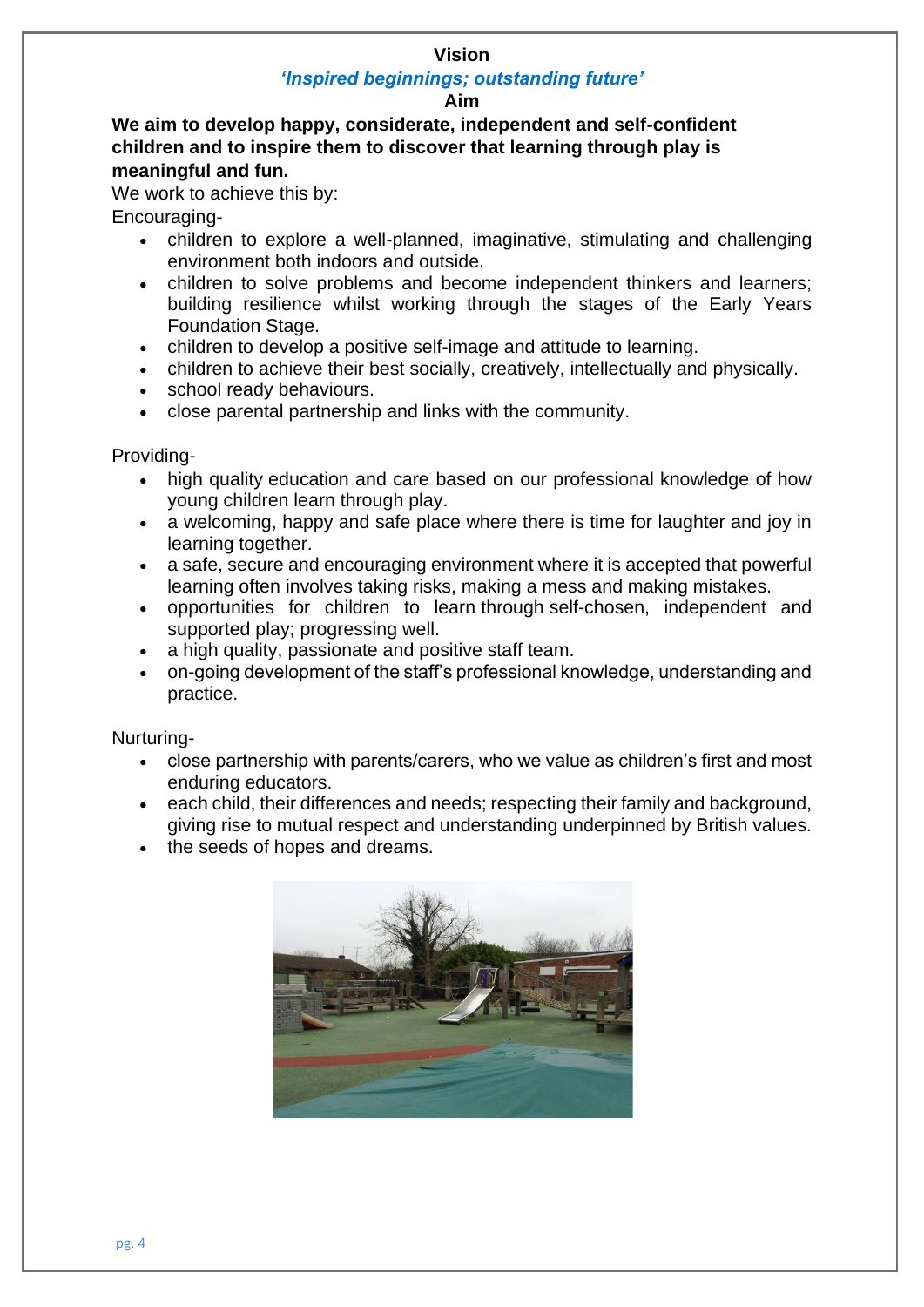#### **Classes**

Nursery runs along the same lines as a school and is open for 38 weeks of the year, term time only.

**Bumble Bees Class** is our class for two-year olds and is open Monday - Friday from 8.45am to 11.45am and 12.30pm to 3.30pm. This class takes funded two-year olds for 15 free hours per week, the term after their  $2<sup>nd</sup>$  birthday, term time only. We also offer paid places part time for a morning or afternoon session where spaces are available.

**Dragonflies, Ladybirds, Caterpillars and Butterflies Classes** are for our three to four-year-old children, who are admitted the term after their third birthday. We offer 15-hour government funded provision; 30-hour government funded provision with a top up to cover the length of the school day. We run from Monday – Friday term time only.

Sessions in Dragonflies and Ladybirds classes are from 8.45am to 11.45am and 12.30pm to 3.30pm. Sessions in Caterpillars and Butterflies classes are from 8.35am-3.20pm.

We use an admission policy to manage our waiting list. We do not currently offer flexible hours.

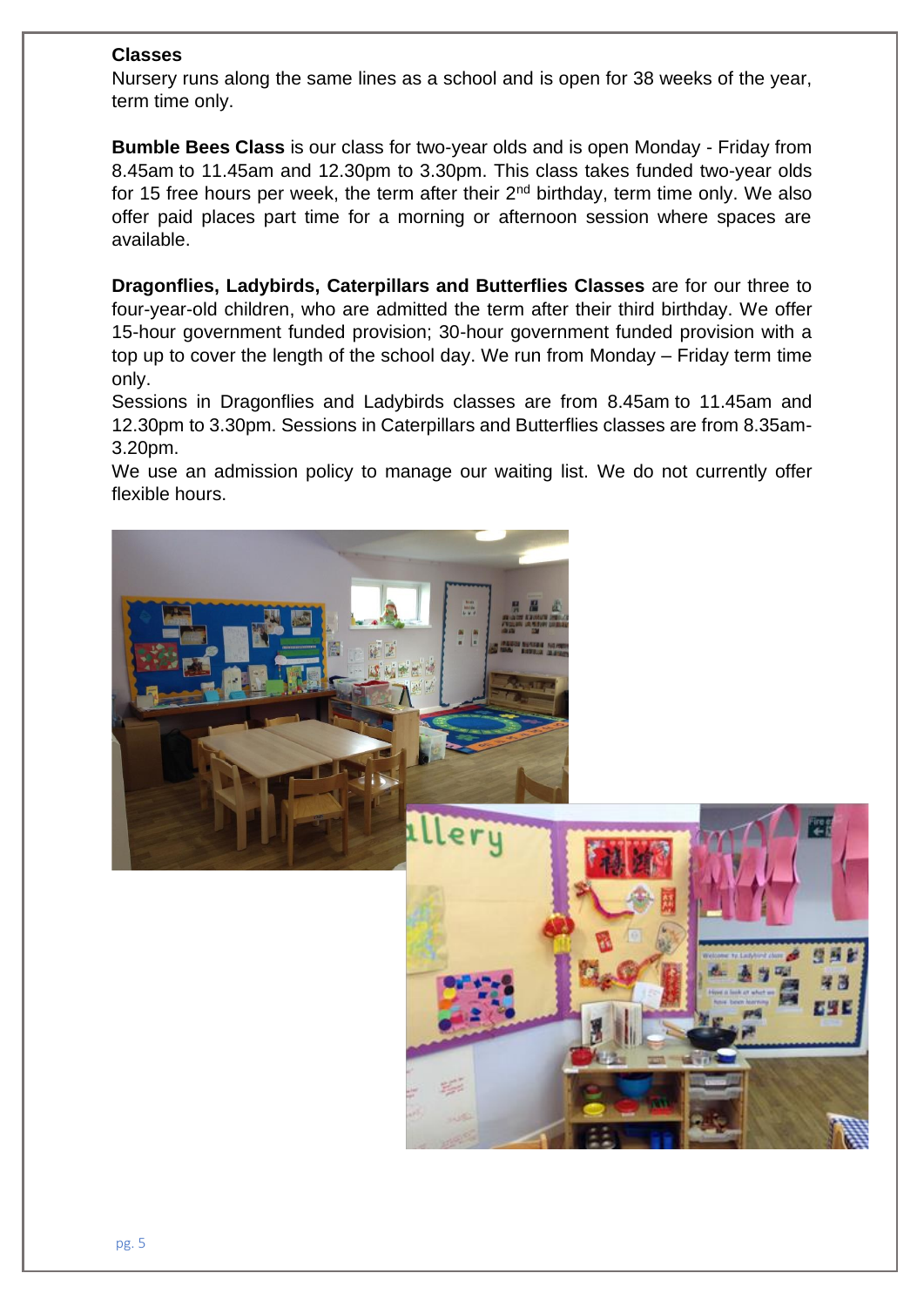#### **Staff**

Mrs Collins **: Example 20** : Head Teacher Mr Jay  $\qquad \qquad$ : Caretaker

### **Bumble Bees Class**

#### **Dragonflies Class**

Mrs Sharp : Nursery Nurse

## **Ladybirds Class**

#### **Caterpillars Class**

### **Butterflies Class**

#### **Governors**

Mrs Cavendish : School Manager Mrs Bygate : Coffice Assistant Mrs Martin : Coffice Assistant

Miss Heading The State State State Characteristic Miss Heading Ms Scoggins : Teaching Assistant Miss Ball : Teaching Assistant Miss Grantham : Teaching Assistant

Mrs Begley : Senior Practitioner Mrs Sunderland : Teaching Assistant

Miss Shaw : Lead Practitioner Miss Palmer : Teaching Assistant Ms Arora **:** Teaching Assistant

Miss Dhenin : Lead Practitioner Miss Gatward : Teaching Assistant Miss Pratt : Teaching Assistant

Mrs Andrews : Lead Teacher Miss Coleman : Teaching Assistant Mrs Aithsine : Teaching Assistant

Mrs Bridges : Teaching Assistant Ms Muller : Teaching Assistant

Miss Boyle : Chair of Governors Mrs Collins **:** Headteacher Mrs Begley **:** Staff Governor Mr Meredith : Community Governor Miss Adams : Parent Governor Mrs Patel : Parent Governor Mrs Ghent : Community Governor Mrs Cannings : Community Governor

All the staff are highly qualified and have a great deal of experience and expertise working within Early Years. They have received training in First Aid, Safeguarding and Health and Safety. In addition, the staff are continually involved in training that will enhance children's learning to ensure that all children at Westfield Nursery School receive a high-quality education.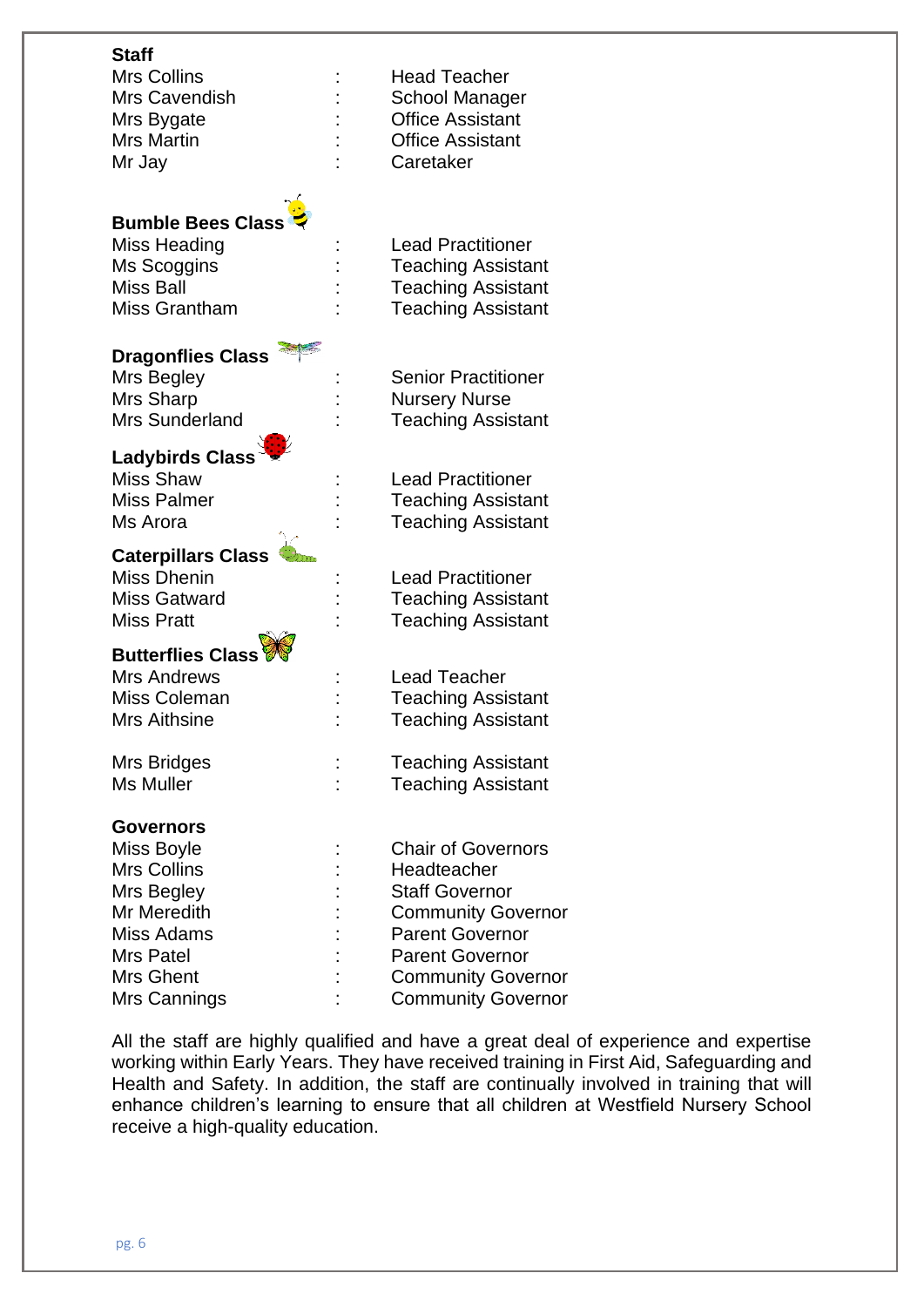#### **Other Information**

#### **Act of Kindness**

At Westfield Nursery we want all children and families to have enough of the basic staples such as food and appropriate clothing. Nursery has recourse to support families who they are aware may need some essential extras such as basic food, toiletries and clothing. Please speak to the Head teacher or your child's class leader if you need support.

#### **Admission Arrangements**

You may register your child for a place when your child is one. Children may start in the 2-year-old provision the term after they turn two. Many children start the main Nursery in the term after their third birthday and they transfer to Lower/Primary school the September after they turn four.

Children start in the afternoon sessions and as spaces become available, they may change to the morning sessions. We organise the sessions in this way to ensure the needs of the children are met fully.

#### **Attendance/ Absence**

Regular attendance is crucial for all children. If they do not attend, they cannot learn. We would ask that parents/carers only keep children at home if they are ill. Adults are asked to phone (01582 608650) to inform us of absences.

| Above 97%. Less than 6 days absence a year: Excellent attendance! Pupils with this attendance<br>should achieve the best attainment they can, leading to the best possible start to their education. |
|------------------------------------------------------------------------------------------------------------------------------------------------------------------------------------------------------|
|                                                                                                                                                                                                      |
| 95% Less than 10 days absence in a year: Pupils with this attendance are likely to achieve their targets                                                                                             |
| and will be well prepared for starting their educational journey.                                                                                                                                    |
| 90%. 19 days absence over the year: Pupils with this attendance are missing a month of school per                                                                                                    |
| year and may fall behind in Maths and Literacy; it will be difficult for them to achieve their best.                                                                                                 |
| 85% 29 days absence in a year: These pupils are missing 6 weeks of school a year, it will be very                                                                                                    |
| difficult for them to keep up and achieve their best.                                                                                                                                                |
| 80%. Pupils with this attendance are missing a day for every week of school. It will be almost                                                                                                       |
| impossible to keep up with work.                                                                                                                                                                     |

#### **Behaviour**

We have a behaviour management policy based on the belief that children respond best to positive praise and encouragement. We are very happy to share strategies with you if you feel that it will help you to support your child in a positive manner. Please ask the staff if you would like us to share this policy with you. To support our positive behaviour strategy we encourage children to:

-Be kind (kind hands, kind feet, kind mouths, kind words)

- -Walk inside Nursery
- -Use quiet voices inside Nursery
- -Take turns and share
- -Look after our Nursery (Choose it, use it and put it away)

We use conflict resolution when necessary, using the following approach:

- 1. **S**top any hurtful actions & approach calmly
- 2. **T**alk to each child about their feelings
- 3. **O**ffer help by gathering information
- 4. **N**eutralize the problem by restating it

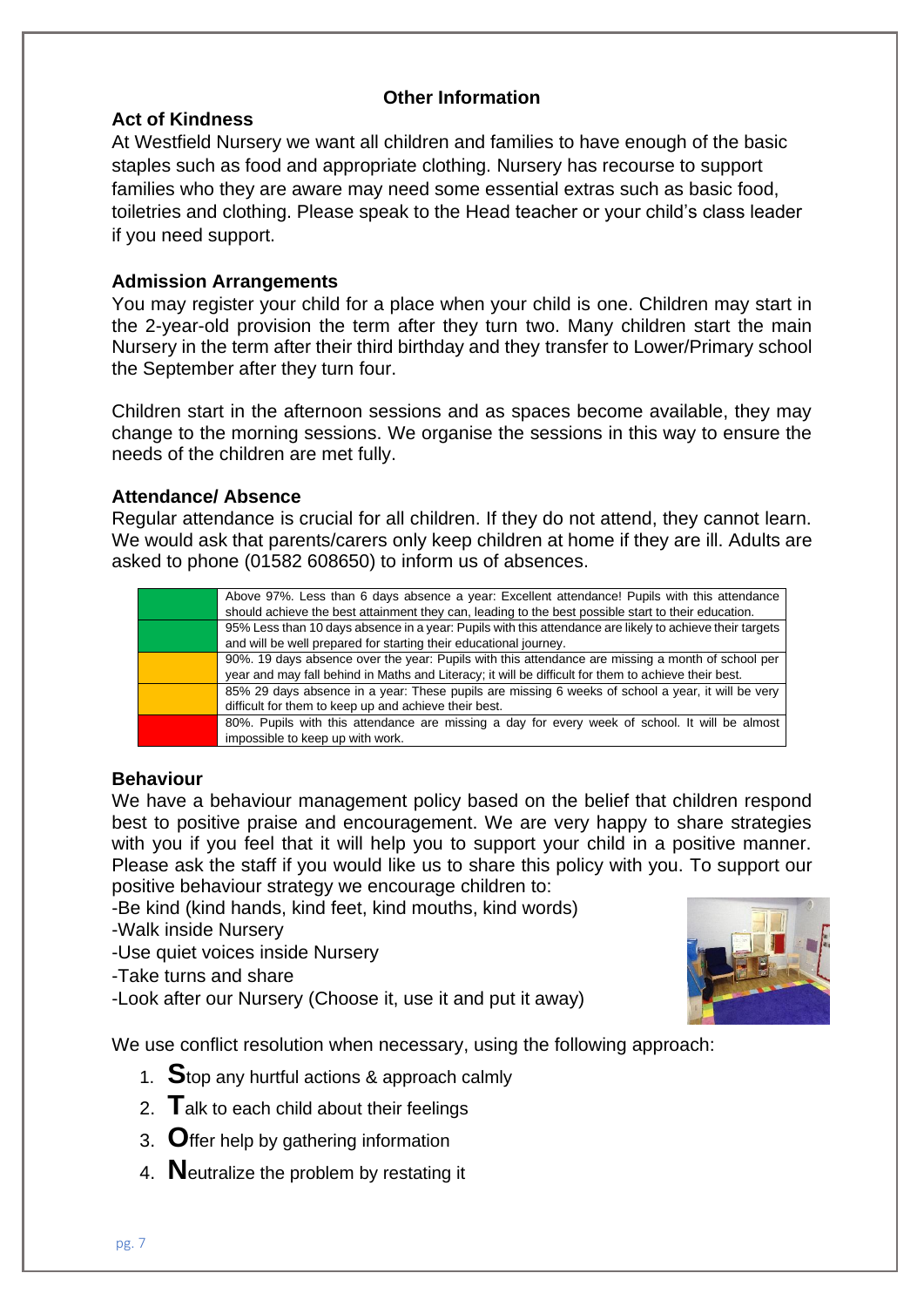- 5. **E**veryone shares their ideas and let the children decide on a solution
- 6. **S**upport and follow up with the children

#### **Clothing**

The Nursery has a uniform consisting of a white polo shirt and navy sweatshirt. It is not compulsory, but most parents find that children like to wear it, and it saves their other clothes from getting messy. We keep the cost of the uniform as low as possible. Apart from this, we like children to be independent, and to wear clothes which they can manage by themselves. In cold weather they do need to have a coat. Children should not wear jewellery to Nursery, except for simple stud type earrings. We ask that all clothing and belongings are named.

#### **Collecting Children**

Children must be collected by an adult (over 16 years of age). If someone different is collecting your child, please let us knows in advance - a telephone message is fine. If we are in any doubt, we will check before letting your child leave the nursery. We do operate a password system. If you are going to be late collecting your child, please phone and lets us know so that we can tell your child. Several late collections will result in a fine and continuous late collection could result in your child losing their place. If parents/carers are over 15 minutes late with no contact made we will have no other option but to contact the police/Social Care and report this. They will then take responsibility for your child.

#### **Communication**

At Westfield Nursery we want to work in partnership with parents/carers. The more we talk to each other, the better it is for the children.

If parents/carers want to chat to a member of staff about their child, the best time is at the beginning or end of the session. For longer discussions, please make an appointment. Each class also has their own email address which you can use to discuss anything with your child's class teachers. These are [bumblebees@westfieldnursery.co.uk](mailto:bumblebees@westfieldnursery.co.uk) [dragonflies@westfieldnursery.co.uk](mailto:dragonflies@westfieldnursery.co.uk)  [ladybirds@westfieldnursery.co.uk,](mailto:ladybirds@westfieldnursery.co.uk) [caterpillars@westfieldnursry.co.uk,](mailto:caterpillars@westfieldnursry.co.uk) [butterflies@westfieldnursery.co.uk](mailto:butterflies@westfieldnursery.co.uk)

We send regular newsletters to let parents/carers know what is going on.

Each term you will be invited to a consultation to discuss children's progress and attainment with his or her key worker and to look through their Learning Journey.

#### **Complaints Procedures**

Please talk to your child's class leader as soon as you have a concern- our experience is that most worries can be dealt with quickly when parents/carers and staff work together. Should this not resolve the issue, please speak to the Head teacher.

#### **Coronavirus (Covid-19)**

We want all children, families and staff to be safe. We have a system of control measures to reduce risk. These include enhanced cleaning and ventilation. If anyone in your family has symptoms of Coronavirus follow test and trace guidance.

#### **Early Years Foundation Stage Curriculum**

All the activities that are planned in the Nursery are based on the Early Years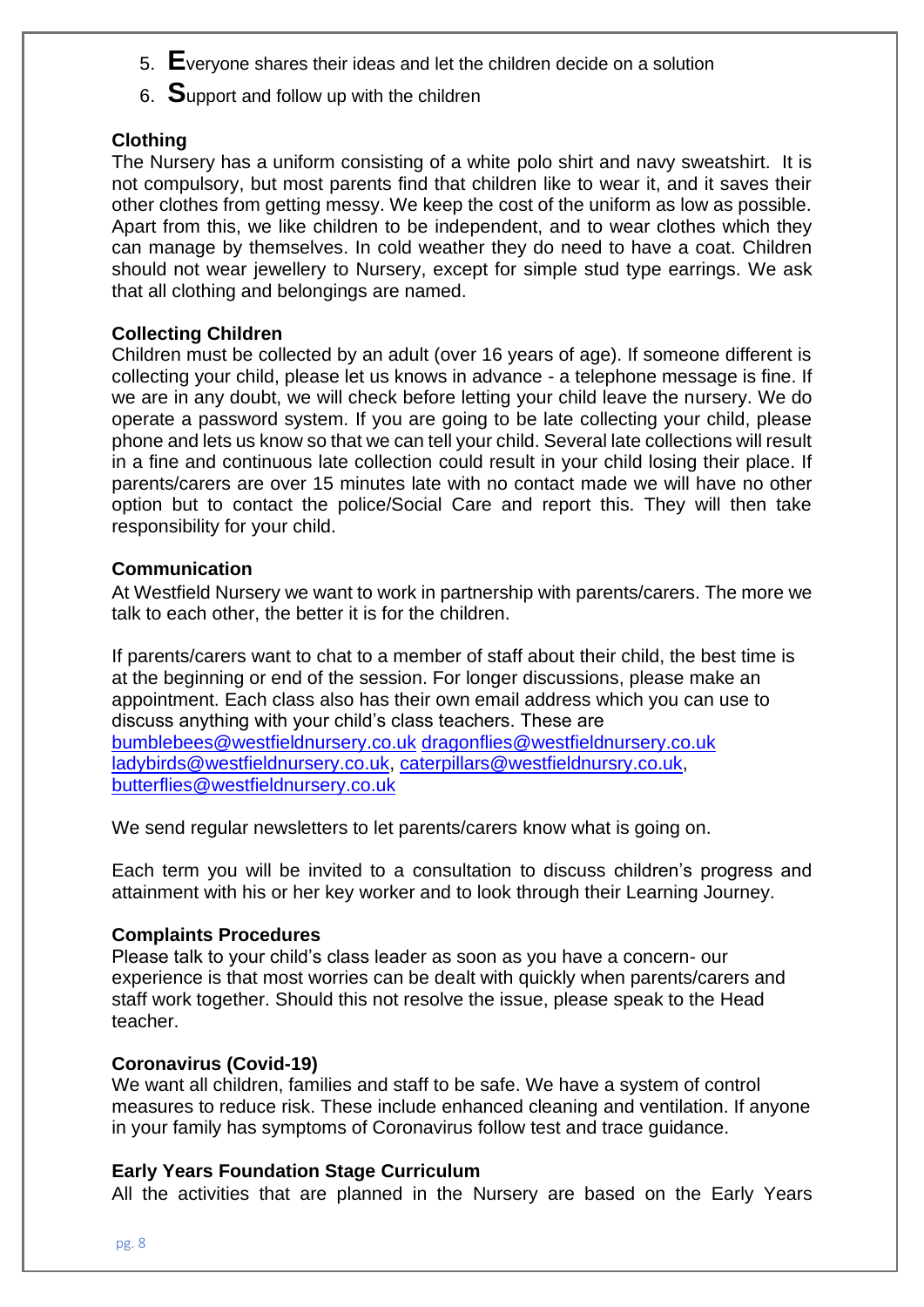Foundation Stage Curriculum (EYFS). This ensures that the children develop the knowledge and skills that will enable them to progress onto the next stage in their education with ease and confidence. Our curriculum is published on our website.

We encourage children to learn through their play - we are outside every day in all weathers, so children need to be wrapped up warm during the cold weather, wearing a suitable coat and hats, gloves and scarf and wear a hat and sun cream during the warmer weather.

We offer a broad curriculum and a range of rich and exciting learning opportunities supported by qualified and experienced staff. We extend and challenge the children's developmental needs through active learning and practical hands-on experiences. Children are encouraged to make choices, plan activities, organise resources discuss and review what they have done to help the children to begin to organise their own learning. There are opportunities throughout the sessions for the children to talk, listen and to be listened to.

#### **Early Years Pupil Premium**

We receive some additional funding to improve the education for disadvantaged 3 and 4-year-olds, this is called Early Years Pupil Premium (EYPP) We look at the needs of each child and provide a range of experiences and groups. These include: -Forest School allows children to develop self-esteem and confidence in outside learning experiences

-'My time' to develop the understanding of emotions and build resilience

- -'Lift Off to language' supporting children's language acquisition
- 'Games group' to support and encourage turn taking and sharing
- 'Bucket time' to develop attention and listening

-'Active 8' to encourage group participation, listening and attention and physical development

#### **English as an Additional Language**

We are fortunate to have children and families for whom English is an additional language. This enriches life at Nursery. We work closely with families to support children and monitor language acquisition. Please talk to a staff member if you would like more information on how children are supported.

#### **Friends of Westfield**

Friends of Westfield is the school's parent, staff and friends' association which runs events to raise funds to spend on the children. All parents/ carers/ staff are automatically members. Staff get involved in organising and supporting different events. All monies raised are spent to benefit the children.

#### **Governing Body**

At Westfield Nursery School we have a Governing body made up from a range of people including staff, members of the community and parents. We are always keen to attract new parents to the Governors as your support is valued by all. Being a Governor involves attending meetings (in person or virtually) and training and most people who have been involved in the past have felt it has been a worthwhile experience. Please talk to the Head teacher if you are interested.

#### **Health and Safety**

We aim to keep everyone in our care as safe as possible. We do daily checks of the site. If you have concerns about anything in relation to keeping people safe and well,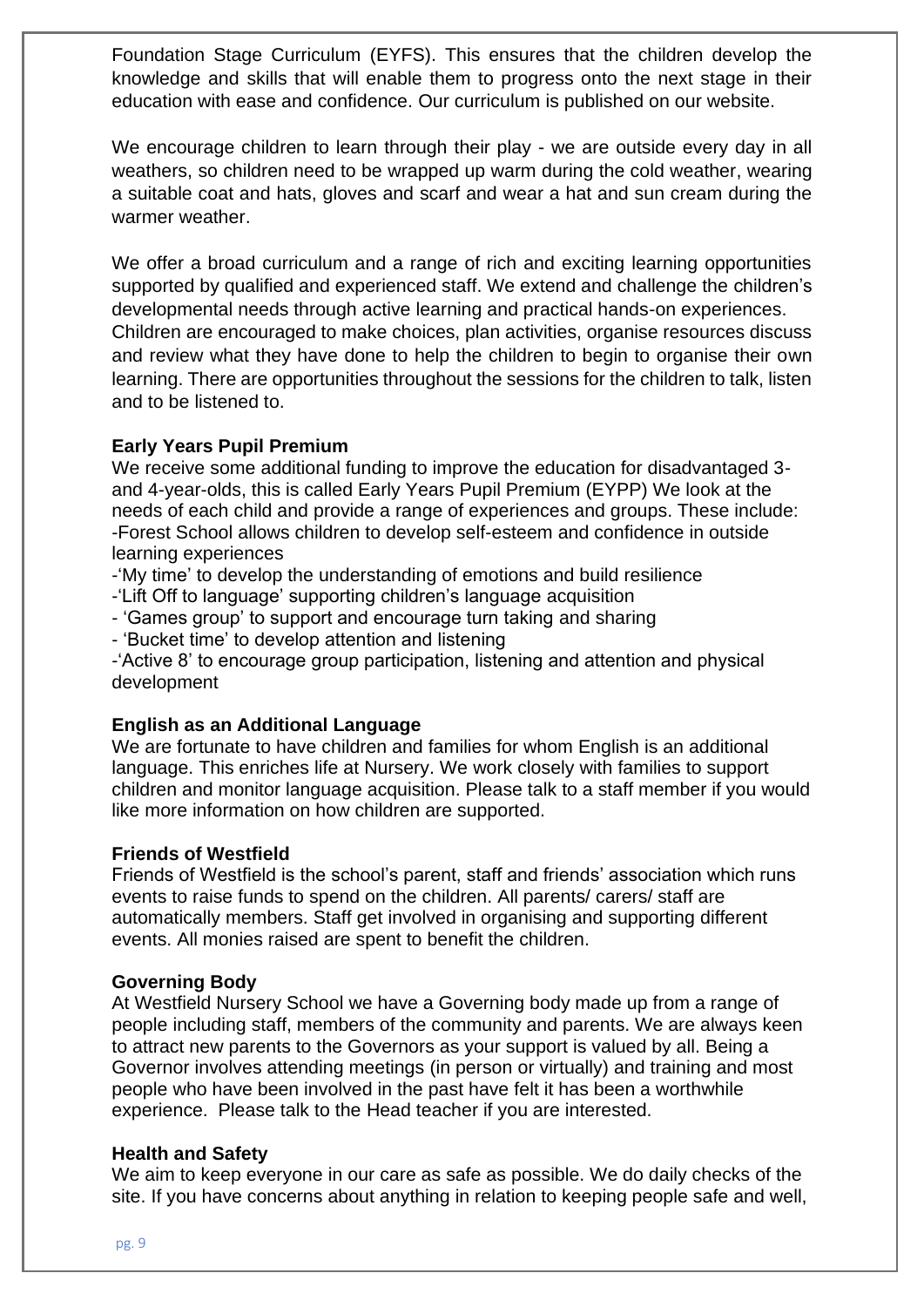please speak to class leaders or the Head teacher. Please remember -all gates and doors must always be closed to ensure children are kept safe. -no mobile phones in use on site

-no dogs on site

-no nuts on site

We have emergency procedures for evacuation (fire drill) and for a lock down situation. We regularly complete and review risk assessments.

#### **High Scope**

This is a way of working for early years (our pedagogy). It is based on fundamental principles:

-Active participation of children in choosing, organizing, and evaluating learning activities, which are undertaken with careful adult observation and guidance in a learning environment replete with a rich variety of materials located in various classroom learning areas

-Regular daily planning by the staff in accord with a developmentally based curriculum model and careful child observations

-Developmentally sequenced goals and materials for children based on key experiences.

The Five Elements of the High Scope Approach:

#### **1. Active Learning**

The idea that children are the source of their own learning forms the centre of the High Scope curriculum. Adults support children's active learning by providing a variety of materials, making plans and reviewing activities with children, interacting with and carefully observing individual children, and leading small- and large-group active learning activities.

#### **2. Classroom Arrangement**

The classroom arrangement invites children to engage in personal, meaningful, educational experiences. In addition, the classroom contains three or more interest areas that encourage choice. For example, the creative area, the Maths area and the writing area.

The classroom organization of materials and equipment supports the daily routine children know where to find materials and what materials they can use. This encourages development of self-direction and independence.

The adults prepare the areas and activities to use in the classroom based on several considerations:

-Opportunities for facilitating active involvement in a range of skills and concepts, such as: number, time relations, classification, spatial relations, and language development

#### -Interests of the children

We follow 'Possible Lines of Development' (PLOD's), this means where a child has a particular interest staff will provide materials and opportunities to develop this. A child finding a mini-beats in the garden may then be supplied with magnifying glasses, non-fiction books, clipboard, paper and pencil to make further studies of mini-beasts; Boxes and joining materials are available to make a mini-beast home; storybooks and story sacks with a mini-beast story will be shared; creative materials will be supplied to make mini-beasts. Lots of child-initiated learning can come from one exciting find in the garden!

#### **3. Daily Schedule**

The schedule considers developmental levels of children, incorporates a plan-doreview process, provides for content areas, is as consistent throughout the day as possible.

The plan-do-review process is an important part of the High Scope approach. The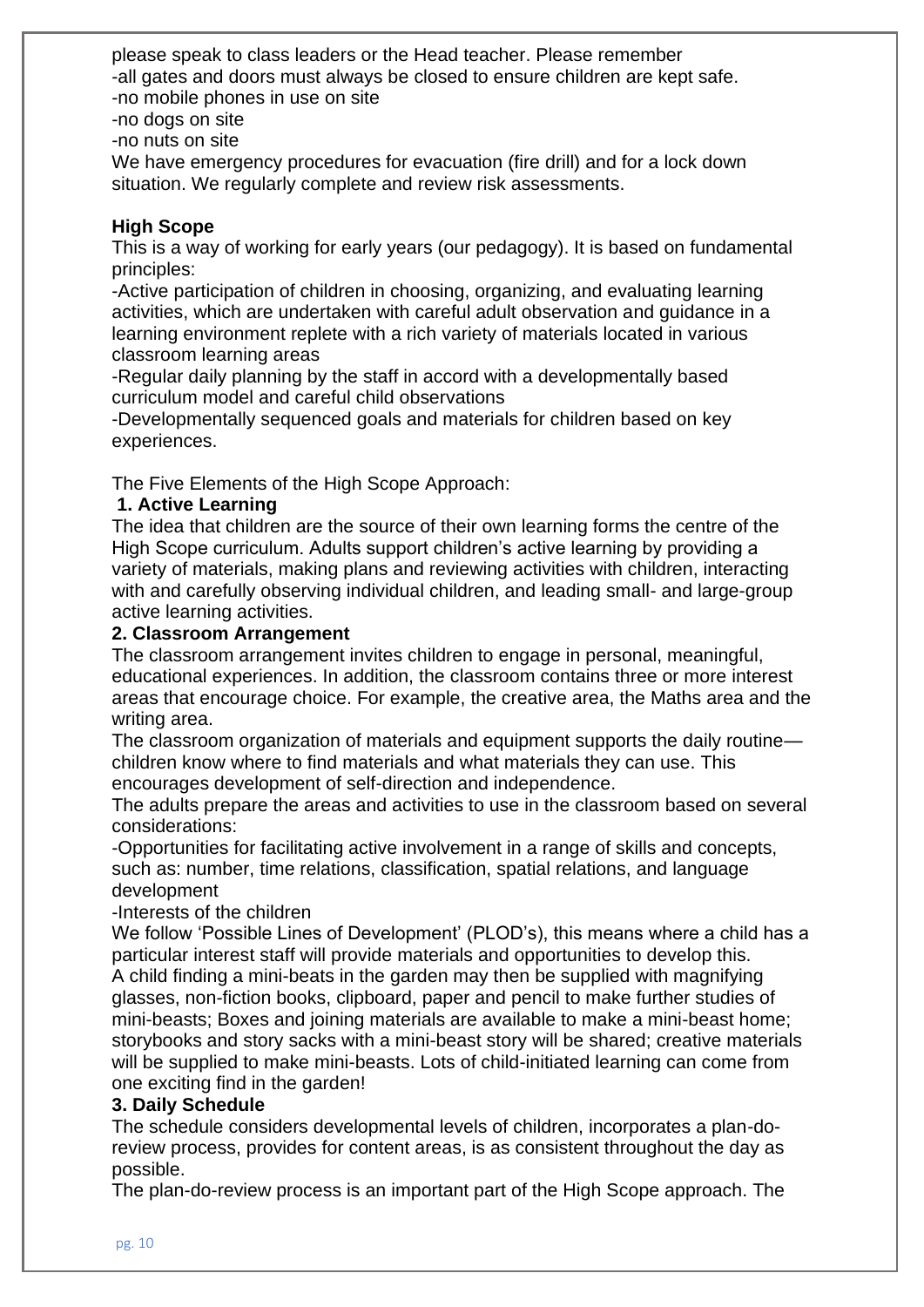plan-do-review is a sequence in which children, with the help of the adult, initiate plans for projects or activities; work in learning areas to implement their plans; and then review what they have done with the adults and their fellow classmates.

#### **4. Assessment**

Adults keep notes about significant behaviours, changes, statements, and things that help them better understand a child's way of thinking and learning.

#### **5. Curriculum**

The High Scope curriculum comes from two sources: children's interests and the key experiences, which are lists of observable learning behaviours, for these we use the Early Years Foundation Stage Curriculum.

#### **Ill/ Injured Children**

Please always inform school of any sickness or injuries. If your child has sickness or diarrhoea we ask that parents/carers keep them at home for 48 hours to reduce the risk of infection. If your child has an infectious illness such as chicken pox, please let us know so we can inform other parents/ carers. If children fall ill or have an injury at school parents/carers will be called or informed. Class based staff hold first aid qualifications. Medication will only be administered at school for prescribed medications which are four times daily or circumstances where the child has long term illness and requires time specific medication. We do have procedures for administering inhalers and auto-injectors.

#### **Money**

Any money sent into school by families should be in an envelope clearly marked with the child's name and class and given to the staff in class or into the office.

#### **Photographs**

We use photographs in many ways at Nursery. We display pictures of activities. We use pictures as evidence of skills that children have learnt and one of the favourite ways is the 'Learning Journey' folders that we make. This is a record of the time children spend in Nursery and will be for the children to keep when they leave us to start school.

No adults are to use mobiles/ take photographs at Nursery.

#### **Policies**

Key policies can be viewed via the website. Please ask to see the Head teacher should you have any queries or comments about policies.

#### **Punctuality**

It is very important that children arrive at Nursery on time. Arriving late and having to join the class once after the session has started can be very distressing for children. It also has a disruptive affect on the group. More importantly, children will miss out on crucial learning opportunities.

#### **Safeguarding & Child Protection**

At Westfield Nursery School we are committed to safeguarding all our stakeholders. The well-being of all children and adults (staff, parents, carers and visitors) is paramount. To this end we follow our Safeguarding and Child Protection Policy. It is our duty of care to monitor and act on any disclosures. We work closely with outside agencies. All staff are DBS checked. Mrs Collins is the Designated Safeguarding Lead and Mrs Andrews, Mrs Begley, Miss Dhenin, Miss Heading and Miss Shaw are the named Deputies. Maxine Boyle is the Lead Governor for Safeguarding.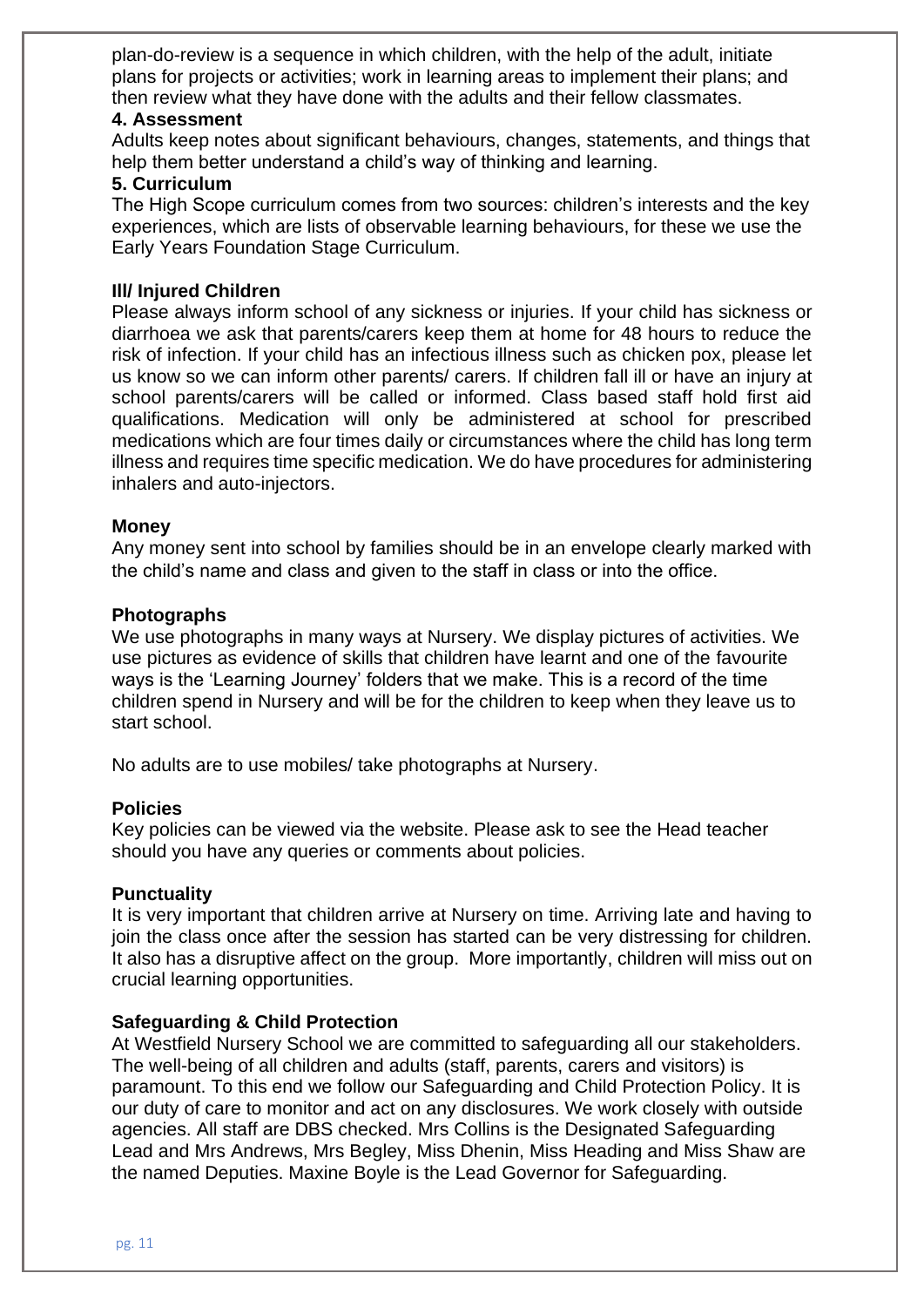#### **Settling In**

Generally, before your child starts Nursery, we will invite you to a new starter meeting and we will arrange a home visit so we can find out about your child in familiar surroundings. During settling in week, we expect parents/carers to stay with their child for the first session. Generally, we host parents on site until their child is happily settled. Settling in periods vary from one child to another, but we have great success in supporting children so please be advised by staff about how best to go about this process. We will contact parents/carers if there is a problem; therefore parents/carers need to keep phones switched on please. Contact phone numbers also need to be kept up to date as it can be very distressing for children if their grown-up is not contactable, especially if they are unwell.

Remember that the grown-ups probably feel more worried than the children. It is important to keep smiling and be positive. If a child is feeling anxious or tearful, it can help to arrive in good time so that they can have time to settle before the session begins. Once your child is settled, smile and leave cheerfully- most tears stop as soon as you are out of sight. If there are continuing problems, we will always let parents/carers know.

Your child may come home very excited and eager to talk about every detail of their day, or maybe not say much at all. Both attitudes are quite normal. Remember after a busy session at nursery they may be very tired. Be ready to listen when they want to talk to you.

#### **Snacks**

In addition to their free milk or water, we provide children with a snack every day. We ask that you send in a piece of fruit each day. This is cut up and shared by the children. The children will sometimes have made their own snack in cooking sessions, closely supervised by a member of staff.





#### **Social Media**

Please follow the Nursery on Facebook or Instagram (see website for more information)

#### **Special Educational Needs and Disabilities**

We are an inclusive setting and welcome all children. We work closely with parents and outside agencies to ensure children's needs are met and all children make progress against their needs. We have skilled staff who are used to supporting children with a range of learning, physical and medical needs. We also work alongside other agencies to support the child.

#### **Supporting Learning**

One of the most important things that you can do to help your child is to talk to them. Talk about anything and everything and just as important, listen to what they say. A simple walk to the local shop can become more fun if you point things out on the way, let them help with the shopping. Your child will be able to communicate more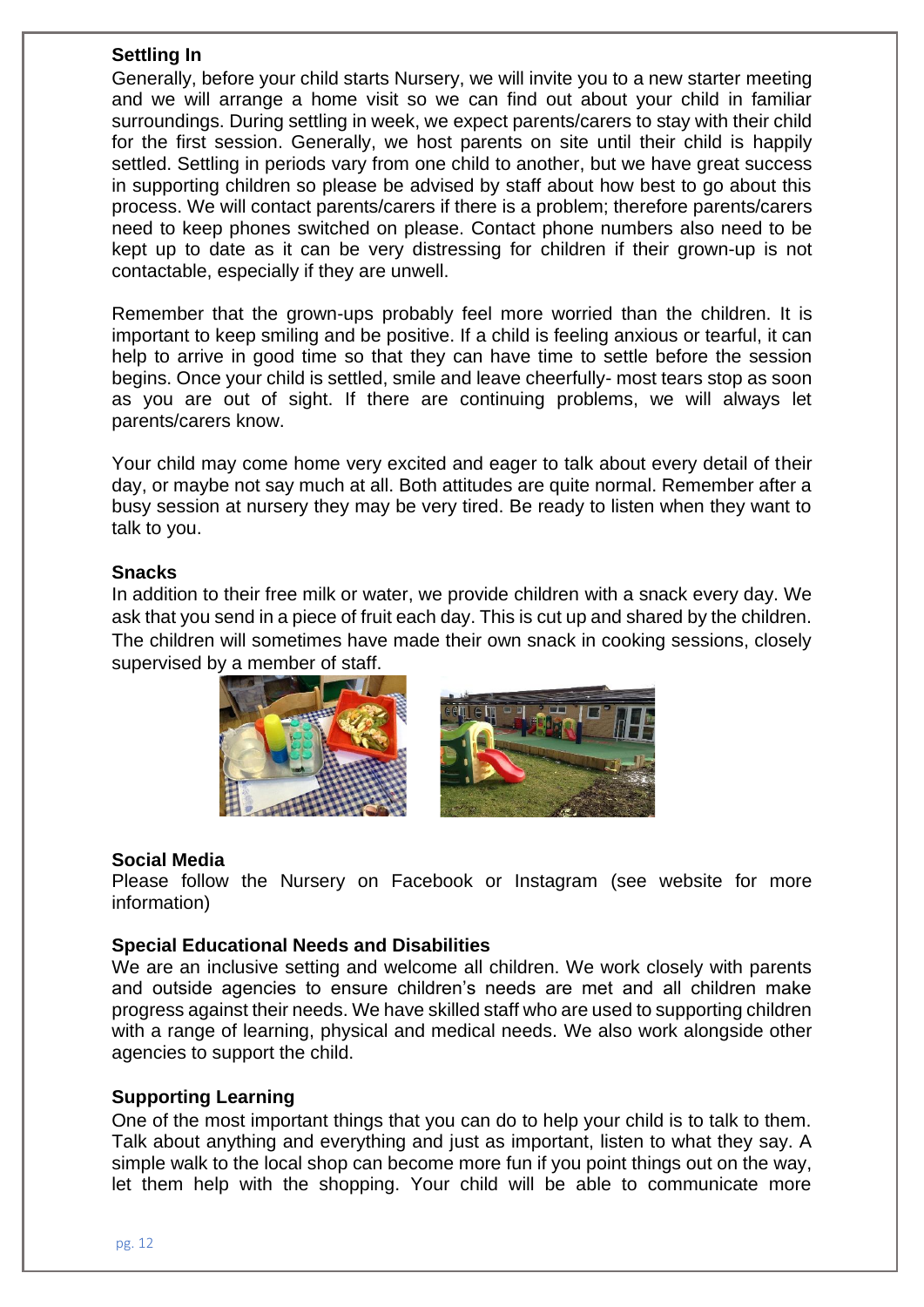effectively if they have a good vocabulary.

At age two children should have a vocabulary of 200-300 words. At three years children can have a vocabulary between 500-1,100 words (Ref- Child talk).

Children like to be independent it makes them feel very grown up. Support your child by encouraging skills like putting on their own coats; you will be amazed by the sense of pride they will show when they achieve something themselves. Try letting them help with jobs at home, such as dusting or cooking. Being able to go to the toilet by themselves is of great importance and we do encourage you to make sure they are clean and dry when they start nursery. If they have not managed this before starting nursery do not panic, please tell the teacher and they will work with you and your child.

Toys need not be expensive. Children can get just as much fun from a few boxes! Try to make sure that they have access to pencils, crayons and paper. Scissors, glue and paints are lovely; however, they need a bit more supervision.

Research has shown that children who know Nursery Rhymes and are read to at home make much better progress with reading when they start school. At nursery we have a large collection of attractive books. Please take the time to share books with them.

We hold regular 'Stay and Play Days' which show you what your child does at Nursery whilst providing ideas for supporting learning. We also send home half termly challenges for your child and you to enjoy together. Please check the parents notice boards and monthly newsletters which share information with you.

Remember, the most important thing is to make your child feel what they do at home and at Nursery is valued. If you have something special to share about what your child has achieved, please share that with your child's class teacher.

There are a lot of leaflets on the website (electronically) and in the entrance hall (paper copy) about how parents/ carers can support their children.

#### **A Typical Day** (Example)

#### **Timetable Morning Sessions:**

8.45am Arrival/ Play outside 9.00am Greeting time & message board 9.10am Planning time/ small group time 9.25am Work time inside 10.15am Tidy up time 10.20am Snack time/ Review 10.35am Work time outside 11.25am Tidy up time 11.30am Large group time 11.40-11.45am Collection time

#### **Timetable Afternoon Sessions:**

12.30pm Arrival/ Play outside 12.45pm Greeting time & message board (Whole class) 12.55pm Planning time/ small group time 1.05pm Work time inside 1.45pm Tidy up 1.55pm Snack time/ Review